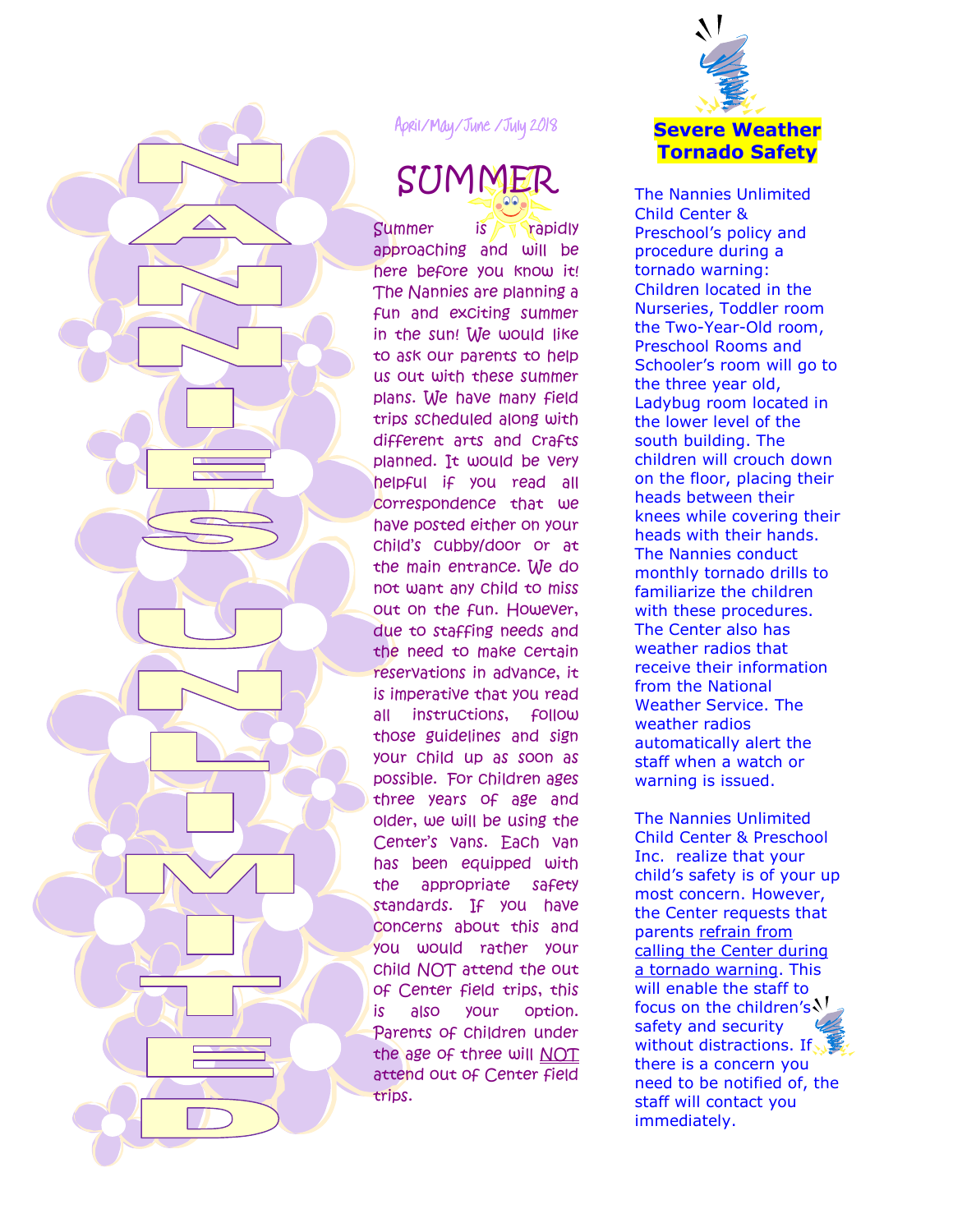

**We want to have a fun and safe summer. Keep in mind when children are playing outdoors, there is a natural increase in injuries due to running and playing. We keep track of all accidents to ensure a quality control program. This helps us find potential problem areas that might be eliminated. If you should get and accident report in your child's cubby, please sign one copy and place it in the incident report cubby next to the coffee center in the front lobby, the other copy you may take home for your records. When the children are playing outdoors this summer, they all get "lubed" up with sunscreen/sunblock. If you have not brought your child's sunblock for the 2018 summer we encourage you to do so as soon as possible. Please give this to your child's teacher. Make sure you mark your child's name on the tube/bottle in large print so the teachers can be sure to use this on your child.** 

**Swimming season is also upon us, we ask that you bring your child's swimming suit with you**r **child's** 

**names marked clearly on them! It can be very frustrating for the staff when they cannot determine whose swimming suit belongs to whom. Remember, if you thought the swimming suit was cute or cool, so did someone else! You can only imagine over 100 swimming suits without names! This is also very frustrating for your child.** 

**Parents of children in diapers, we ask that you purchase a package of "swimming diapers". Please place your child's name on the package and he/she can use them during the season. If your child does not have the swimming**  diapers they cannot get **into the water. This is for the health and safety of each child.** 



**It has been another exciting year! Just to be a part of your child's growth and development in preparation for kindergarten has been** 

 $\circ$ 

**very rewarding. We appreciate the support and the trust each parent has given The Nannies Unlimited Child Center and Preschool Inc., and allowing the teachers the opportunity to work with your child (ren) Thank you. Mark your calendars for their PRESCHOOL GRADUATION CEREMONY WILL BE Thursday May 24, 2018.** 



**To those parents who have children in the Firefly room attending kindergarten in the Fall of 2018, rates will be adjusted the first week of school towards the middle of August 2018. Tuition for children attending before and after school will be \$80.00/wk. Those children attending either before or after school, tuition will be \$60.00/wk. If your child is enrolled in our school program they will be eligible to attend, "no school days" due to any reason. The price for a child to attend an extra no school day will be \$40.00/day. However, their price will never exceed the weekly tuition rate for schoolers of \$125.00/wk. Further information will be sent to the parents for those who wish to participate**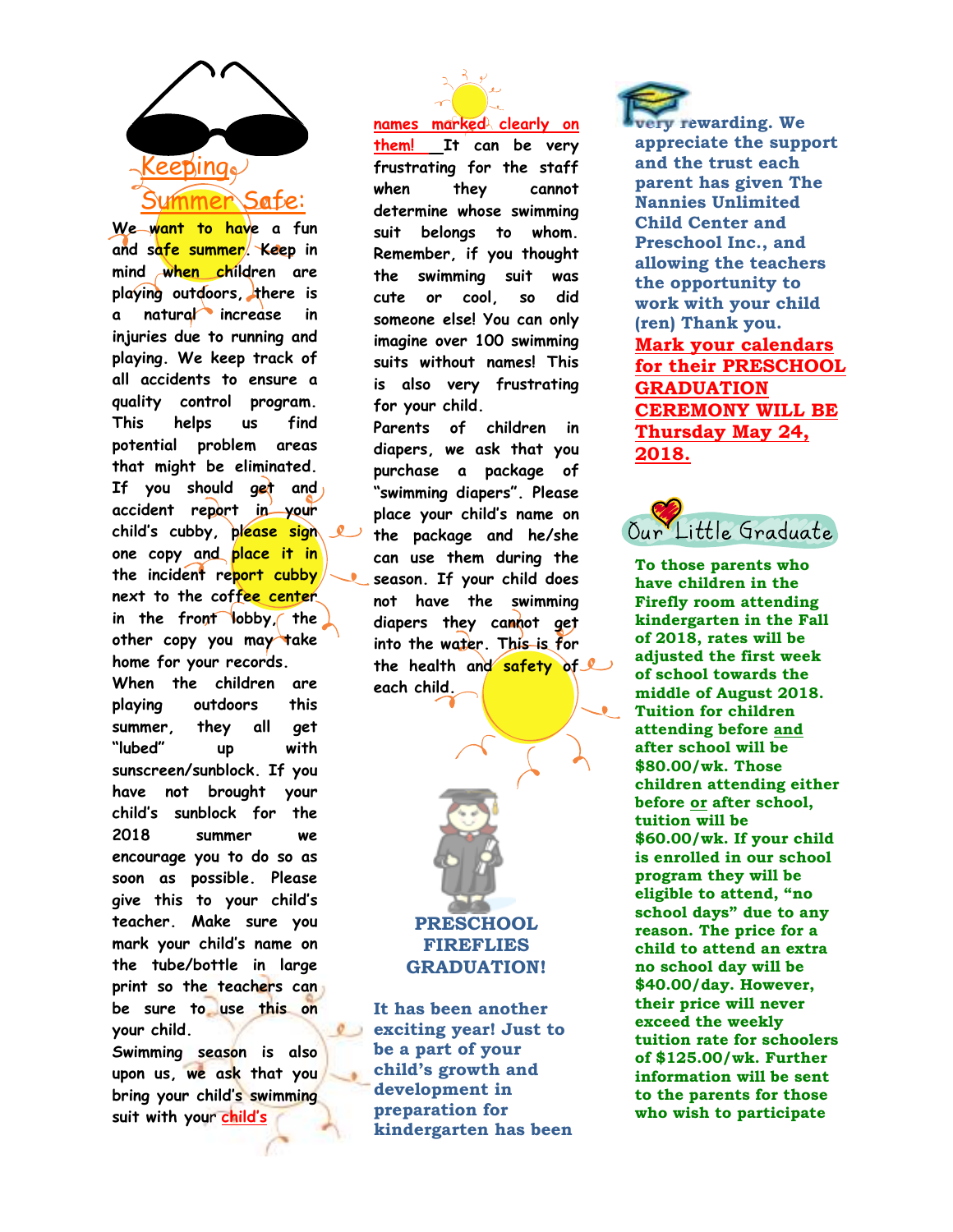**in our school age program.** 





**Birthdays/Tuition** 

**Parents: Please notify** administration in writing when your child has a birthday. There could be tuition adjustments to be made especially when the child turns two years of age.

**Parents/Families are** responsible for this notification.

**Unfortunately there** will NOT be any type of reimbursements or adjustments made for any oversight regarding changes in your child's tuition.

Children who are in elementary school do not need to notify the office of their child's birthdates. Tuition does not usually change after they are enrolled in elementary school.



### **Policies and Procedure Reminders!**

**Please notify the Center when you have a change in address or phone numbers, whether it is work or home so we may keep our records updated for the safety of your child.** 

**Children who leave the Center during the day, for any reason are considered gone and WILL NOT return. So remember when making doctor appointments etc.…that it might be best to make them towards the end of the day.** 

**If your child, for any reason is not attending the Center for the day, please notify the facility as soon as possible, preferably during the morning hours. This helps our staffing needs and keeps your daycare costs down as much as possible.** 

**All children are to be signed in and out by the parent when arriving and leaving the Center. We ask that the children NOT sign themselves in and out. These are documents that we have audited.** 

**For children in the nurseries, and using bottled water, we ask that you only bring one gallon at a time because we just do not have the space to accommodate more than one per child. Thank you so much for your continued support.** 

**Toys from home are not allowed except on those designated "show and tell days" (Usually on Thursdays during preschool, check the focus of the week bulletin board for details).** 

**To keep within the rules and regulations set forth by the Department of Human Services we cannot allow parents or children into the kitchen area for health and safety reasons.** 

**Please remove all unnecessary items from your child's cubby daily, the really get filled up! Plus, summer is coming.** 

**Diapers and wipes are due the first Monday of every month! This has always been a good way for us to keep a supply of diapers for your child here at the Center. Keep in mind if we do not have a supply of your child's diapers we will use the daycare supplies, however you will be charged \$1.00 per diaper. Thank you!**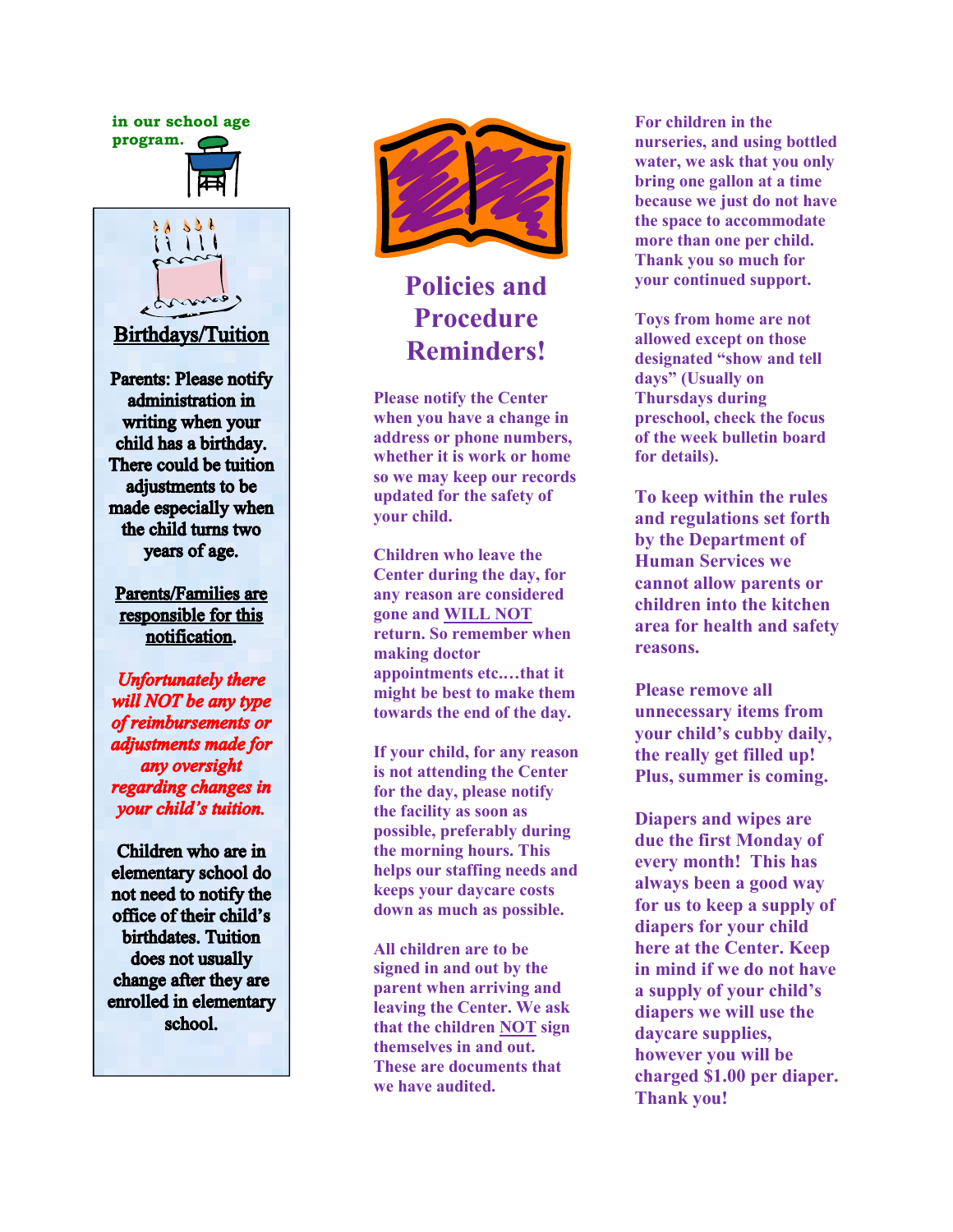

### **Swimming Season!**

Swimming season is almost upon us, now is the time to start gathering your child's swimming supplies! We ask that you bring your child's swimming suit to the Center with their names marked clearly in them! Just think of having 25-50 swimming suits unmarked and how frustrated the teachers and children become when they cannot determine which suit belongs to whom. Just remember when purchasing a swimming suit, if you thought it was cute, so did everyone else!

Parents of children in diapers, we ask that you bring a package of "Little Swimmers" again remember to place your child's name on the package of swimmers. If your child does not have the little swimmers they cannot play in the water. This is for the

#### health and safety of each child.



### **Building Etiquette**

**We ask all parents to try and keep their children from running inside the Center. Children have been "run over" when other children are running to enter or leave the facility! Thank you so much!** 



**When entering the parking lot area please enter through the east entrance and exit from the west entrance. This will help keep the flow of traffic in one direction to prevent accidents from occurring. Also, we ask that everyone please go slow and be aware of others in the parking lot. We want** 

**everyone to stay safe. There are times children get away from their parents and dart in front of other vehicles.** 



#### **INCIDENT REPORTS**

Our policy at the center is to provide a parent an incident report when an accident has occurred resulting in a visible injury. Our staff notifies one parent of the incident during nap time unless the injuries need immediate attention by medical staff. Parents are provided with two copies of the incident report, we ask that you sign one copy and leave this in the front lobby cubby labeled "incident reports." The other copy is for your home records. The Center conducts quality assurance on all incident and accident reports to assist in determining if changes need to take place at the Center or if the incident was truly an unavoidable accident.

For this reason we ask that parents keep current telephone numbers of where they can be reached in case of an emergency. Please keep in mind that there are times that the incident occurs later in the day and every effort will be made to contact you by phone. However, there are